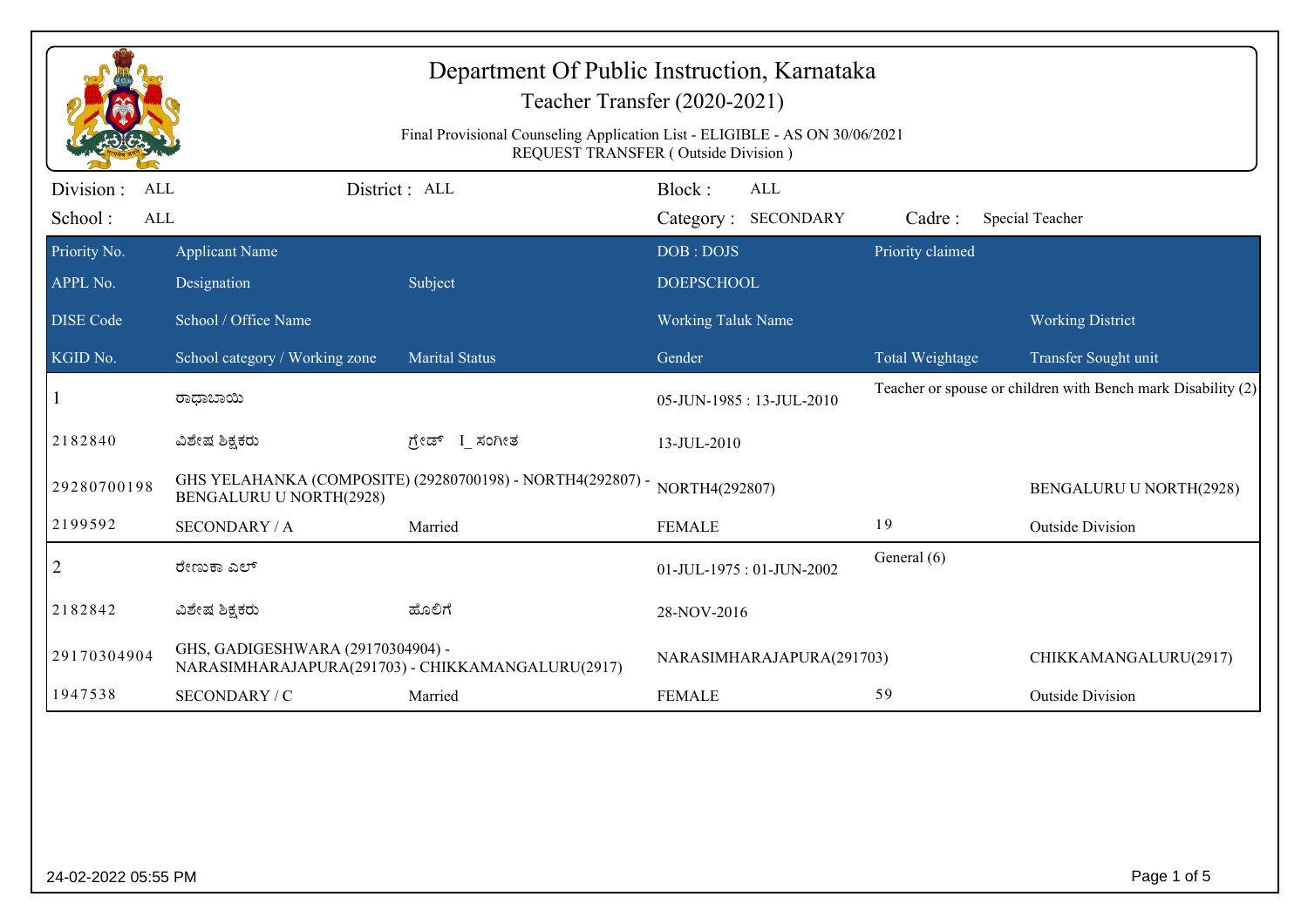| Department Of Public Instruction, Karnataka<br>Teacher Transfer (2020-2021)<br>Final Provisional Counseling Application List - ELIGIBLE - AS ON 30/06/2021<br>REQUEST TRANSFER (Outside Division) |                                                                            |                       |                    |                          |                        |                         |  |
|---------------------------------------------------------------------------------------------------------------------------------------------------------------------------------------------------|----------------------------------------------------------------------------|-----------------------|--------------------|--------------------------|------------------------|-------------------------|--|
| Division :<br><b>ALL</b>                                                                                                                                                                          |                                                                            | District: ALL         | Block:             | <b>ALL</b>               |                        |                         |  |
| School:<br>ALL                                                                                                                                                                                    |                                                                            |                       |                    | Category: SECONDARY      | Cadre:                 | Special Teacher         |  |
| Priority No.                                                                                                                                                                                      | <b>Applicant Name</b>                                                      |                       | DOB: DOJS          |                          | Priority claimed       |                         |  |
| APPL No.                                                                                                                                                                                          | Designation                                                                | Subject               | <b>DOEPSCHOOL</b>  |                          |                        |                         |  |
| <b>DISE Code</b>                                                                                                                                                                                  | School / Office Name                                                       |                       | Working Taluk Name |                          |                        | <b>Working District</b> |  |
| KGID No.                                                                                                                                                                                          | School category / Working zone                                             | <b>Marital Status</b> | Gender             |                          | <b>Total Weightage</b> | Transfer Sought unit    |  |
| 3                                                                                                                                                                                                 | ಮಲ್ಲಪ್ಪ ಭ್ಯೆರವಾಡಗಿ                                                         |                       |                    | 26-OCT-1977: 01-OCT-2008 | General (6)            |                         |  |
| 2184858                                                                                                                                                                                           | ವಿಶೇಷ ಶಿಕ್ಷಕರು                                                             | ಡ್ರಾಯಿಂಗ್             | 01-OCT-2008        |                          |                        |                         |  |
| 29060101803                                                                                                                                                                                       | GHS BEDARGENAKEL (29060101803) - DEVADURGA(290601) -<br>RAICHUR(2906)      |                       | DEVADURGA(290601)  |                          |                        | RAICHUR(2906)           |  |
| 2118664                                                                                                                                                                                           | SECONDARY / C                                                              | Married               | <b>MALE</b>        |                          | 49                     | <b>Outside Division</b> |  |
| 4                                                                                                                                                                                                 | ಹಿರೇಮಠ ಈರಯ್ಯಾ                                                              |                       |                    | 15-JUN-1974: 01-SEP-2008 | General (6)            |                         |  |
| 2178230                                                                                                                                                                                           | ವಿಶೇಷ ಶಿಕ್ಷಕರು                                                             | ಡ್ರಾಯಿಂಗ್             | 24-JUN-2011        |                          |                        |                         |  |
| 29160404108                                                                                                                                                                                       | GPUC NAVUNDA (29160404108) - BYNDOOR(291604) - UDUPI(2916) BYNDOOR(291604) |                       |                    |                          |                        | <b>UDUPI(2916)</b>      |  |
| 2134171                                                                                                                                                                                           | SECONDARY / C                                                              | Married               | <b>MALE</b>        |                          | 46                     | <b>Outside Division</b> |  |
|                                                                                                                                                                                                   |                                                                            |                       |                    |                          |                        |                         |  |
| 24-02-2022 05:55 PM                                                                                                                                                                               |                                                                            |                       |                    |                          |                        | Page 2 of 5             |  |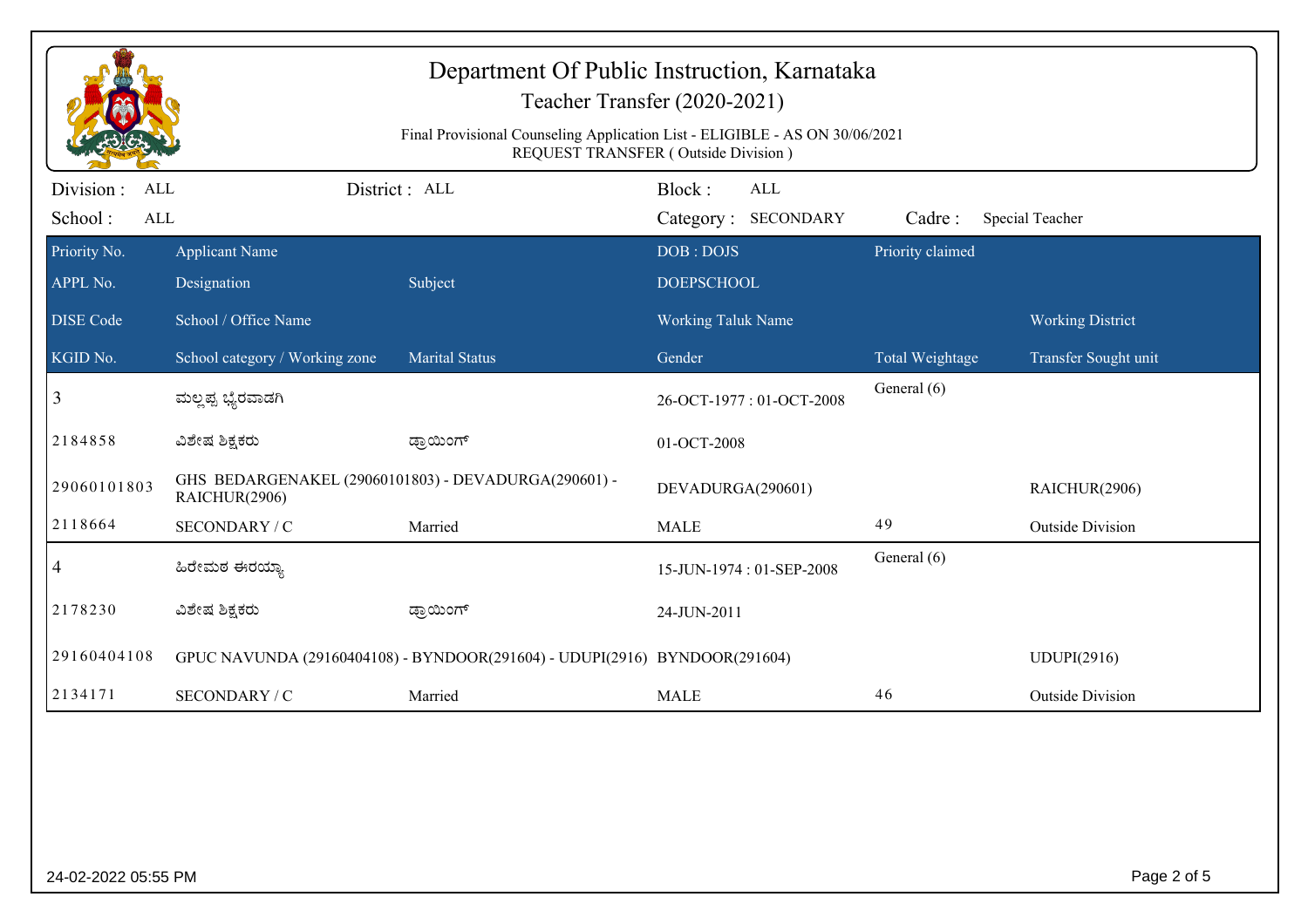| Department Of Public Instruction, Karnataka<br>Teacher Transfer (2020-2021)<br>Final Provisional Counseling Application List - ELIGIBLE - AS ON 30/06/2021 |                                                                                  |                       |                                      |                  |                         |  |  |
|------------------------------------------------------------------------------------------------------------------------------------------------------------|----------------------------------------------------------------------------------|-----------------------|--------------------------------------|------------------|-------------------------|--|--|
| REQUEST TRANSFER (Outside Division)                                                                                                                        |                                                                                  |                       |                                      |                  |                         |  |  |
| Division :<br>ALL<br>School:<br>ALL                                                                                                                        |                                                                                  | District : ALL        | Block:<br>ALL<br>Category: SECONDARY | Cadre:           | <b>Special Teacher</b>  |  |  |
| Priority No.                                                                                                                                               | <b>Applicant Name</b>                                                            |                       | DOB: DOJS                            | Priority claimed |                         |  |  |
| APPL No.                                                                                                                                                   | Designation                                                                      | Subject               | <b>DOEPSCHOOL</b>                    |                  |                         |  |  |
| <b>DISE Code</b>                                                                                                                                           | School / Office Name                                                             |                       | Working Taluk Name                   |                  | <b>Working District</b> |  |  |
| KGID No.                                                                                                                                                   | School category / Working zone                                                   | <b>Marital Status</b> | Gender                               | Total Weightage  | Transfer Sought unit    |  |  |
| 5                                                                                                                                                          | ಭಾರತಿ ಲಟ್ಟಿ                                                                      |                       | 14-NOV-1971: 04-SEP-2008             | General (6)      |                         |  |  |
| 2182337                                                                                                                                                    | ವಿಶೇಷ ಶಿಕ್ಷಕರು                                                                   | ಡ್ರಾಯಿಂಗ್             | 05-JUL-2012                          |                  |                         |  |  |
| 29110602206                                                                                                                                                | KARNATAKA PUBLIC SCHOOL KARAJGI (29110602206) -<br>HAVERI(291106) - HAVERI(2911) |                       | HAVERI(291106)                       |                  | <b>HAVERI(2911)</b>     |  |  |
| 2306068                                                                                                                                                    | <b>SECONDARY / C</b>                                                             | Married               | <b>FEMALE</b>                        | 45               | <b>Outside Division</b> |  |  |
| 6                                                                                                                                                          | ಗಣೇಶ ವೀರಪ್ಪ ಬಸಾಪೂರ                                                               |                       | 14-AUG-1974: 07-JUL-2010             | General (6)      |                         |  |  |
| 2177059                                                                                                                                                    | ವಿಶೇಷ ಶಿಕ್ಷಕರು                                                                   | ಗ್ರೇಡ್ I_ಸಂಗೀತ        | 07-JUL-2010                          |                  |                         |  |  |
| 29230814502                                                                                                                                                | GHS UCHANGI (29230814502) - SAKALESHAPURA(292308) -<br>HASSAN(2923)              |                       | SAKALESHAPURA(292308)                |                  | HASSAN(2923)            |  |  |
| 2207772                                                                                                                                                    | SECONDARY / C                                                                    | Married               | <b>MALE</b>                          | 41               | <b>Outside Division</b> |  |  |
|                                                                                                                                                            |                                                                                  |                       |                                      |                  |                         |  |  |
| 24-02-2022 05:55 PM                                                                                                                                        |                                                                                  |                       |                                      |                  | Page 3 of 5             |  |  |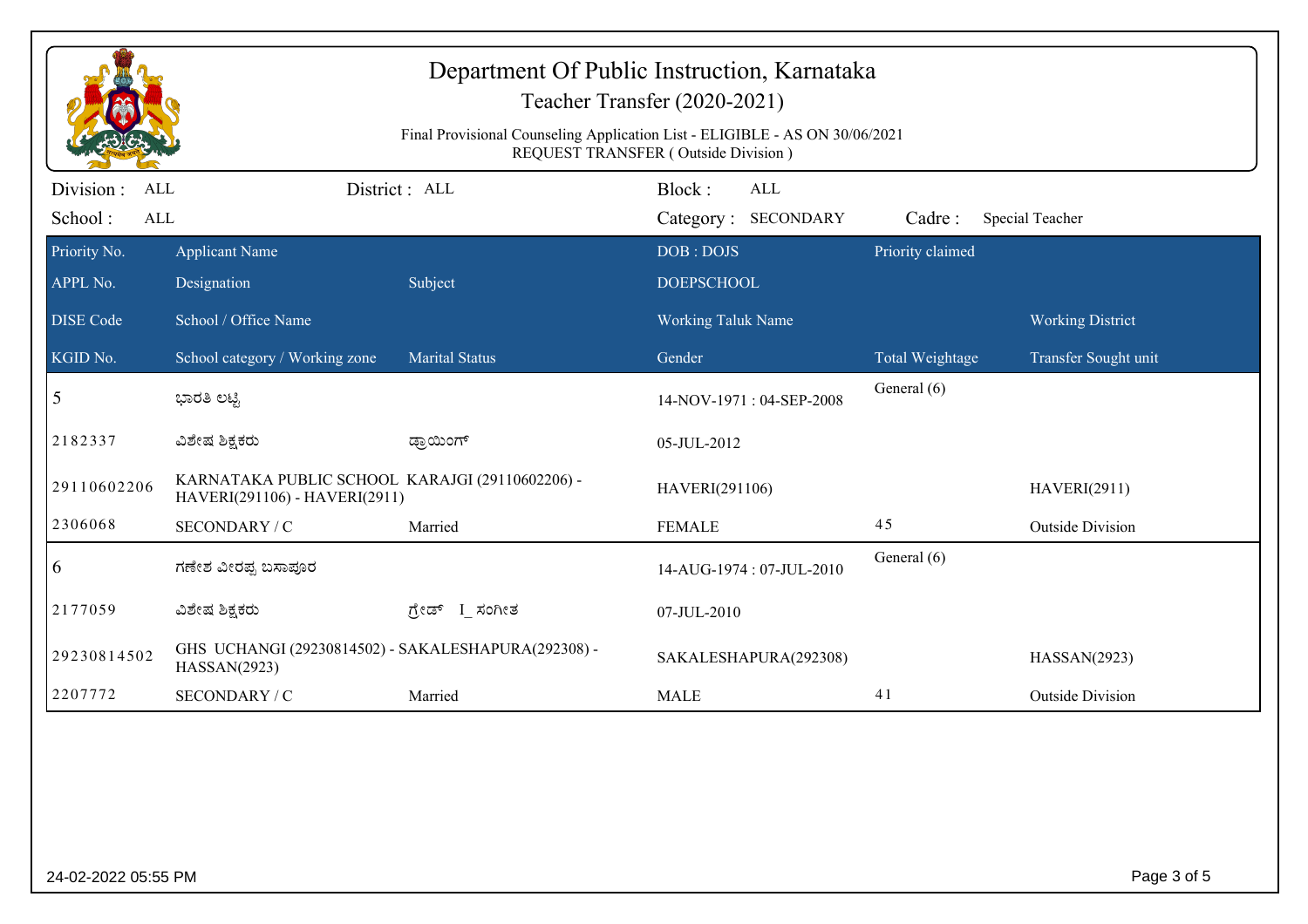| Department Of Public Instruction, Karnataka<br>Teacher Transfer (2020-2021)<br>Final Provisional Counseling Application List - ELIGIBLE - AS ON 30/06/2021<br>REQUEST TRANSFER (Outside Division) |                                                                                    |                       |                          |                  |                         |  |
|---------------------------------------------------------------------------------------------------------------------------------------------------------------------------------------------------|------------------------------------------------------------------------------------|-----------------------|--------------------------|------------------|-------------------------|--|
| Division :<br><b>ALL</b>                                                                                                                                                                          |                                                                                    | District: ALL         | Block:<br><b>ALL</b>     |                  |                         |  |
| School:<br>ALL                                                                                                                                                                                    |                                                                                    |                       | Category: SECONDARY      | Cadre:           | Special Teacher         |  |
| Priority No.                                                                                                                                                                                      | <b>Applicant Name</b>                                                              |                       | DOB: DOJS                | Priority claimed |                         |  |
| APPL No.                                                                                                                                                                                          | Designation                                                                        | Subject               | <b>DOEPSCHOOL</b>        |                  |                         |  |
| <b>DISE Code</b>                                                                                                                                                                                  | School / Office Name                                                               |                       | Working Taluk Name       |                  | <b>Working District</b> |  |
| KGID No.                                                                                                                                                                                          | School category / Working zone                                                     | <b>Marital Status</b> | Gender                   | Total Weightage  | Transfer Sought unit    |  |
| 7                                                                                                                                                                                                 | ಸುಮಿತ್ರಾ ಮರಾಠೆ                                                                     |                       | 01-JUN-1974: 23-JUL-2005 | General (6)      |                         |  |
| 2176254                                                                                                                                                                                           | ವಿಶೇಷ ಶಿಕ್ಷಕರು                                                                     | ಡ್ರಾಯಿಂಗ್             | 26-NOV-2012              |                  |                         |  |
| 29190923209                                                                                                                                                                                       | KARNATAKA PUBLIC SCHOOLS GJC MASTHI (29190923209) -<br>MALUR(291909) - KOLAR(2919) |                       | MALUR(291909)            |                  | KOLAR(2919)             |  |
| 1956362                                                                                                                                                                                           | SECONDARY / C                                                                      | Married               | <b>FEMALE</b>            | 40               | <b>Outside Division</b> |  |
| 8                                                                                                                                                                                                 | ಮಲ್ಲನಗೌಡ ಕಿತ್ತೂರ                                                                   |                       | 20-JUN-1968: 01-JUN-2002 | General (6)      |                         |  |
| 2178718                                                                                                                                                                                           | ವಿಶೇಷ ಶಿಕ್ಷಕರು                                                                     | ಡ್ರಾಯಿಂಗ್             | 25-JUN-2006              |                  |                         |  |
| 29120114107                                                                                                                                                                                       | GHS BANDIHATTI (29120114107) - BELLARY WEST(291201) -<br>BALLARI(2912)             |                       | BELLARY WEST(291201)     |                  | BALLARI(2912)           |  |
| 1859038                                                                                                                                                                                           | <b>SECONDARY / A</b>                                                               | Married               | <b>MALE</b>              | 39               | <b>Outside Division</b> |  |
|                                                                                                                                                                                                   |                                                                                    |                       |                          |                  |                         |  |
| 24-02-2022 05:55 PM                                                                                                                                                                               |                                                                                    |                       |                          |                  | Page 4 of 5             |  |